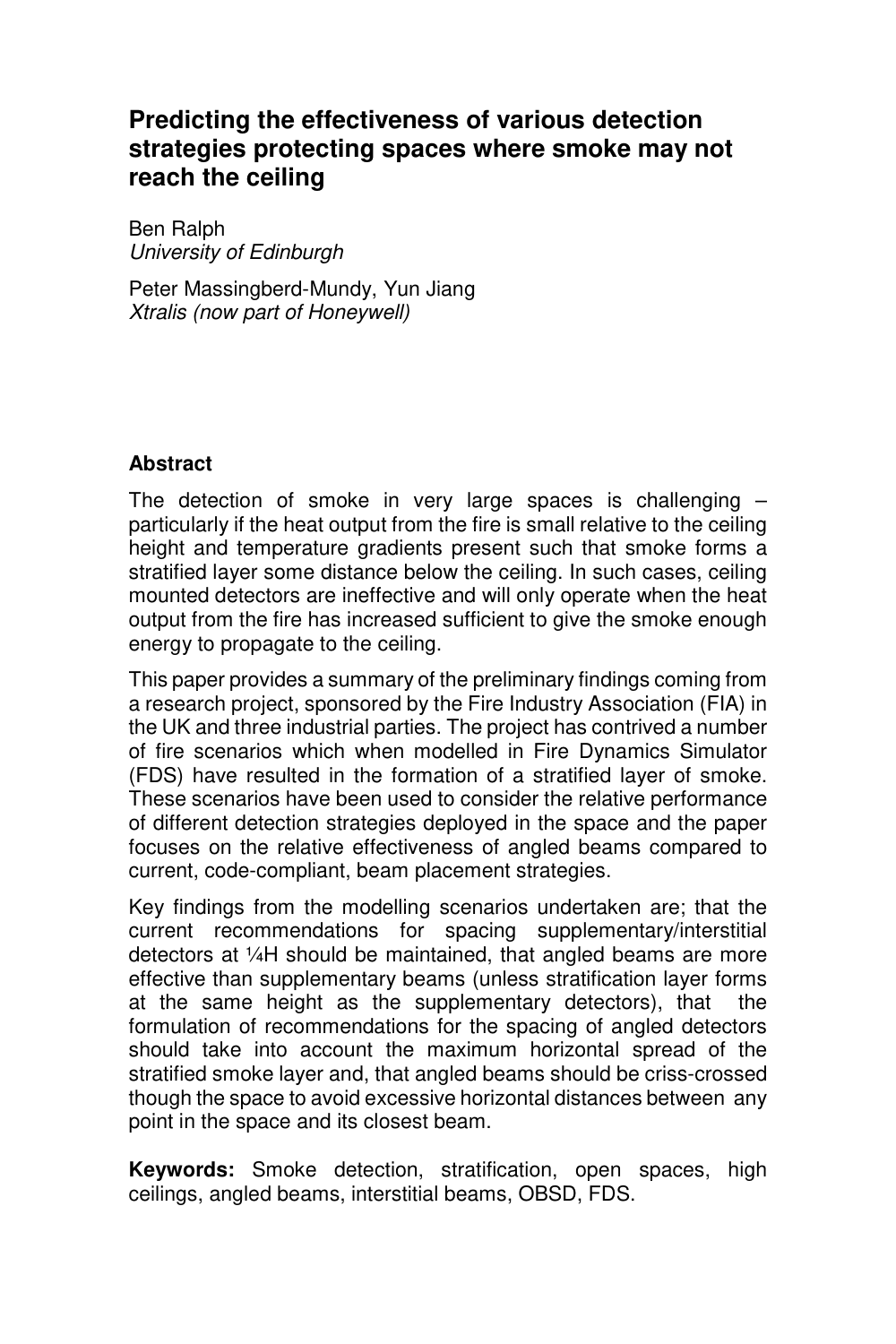# **Introduction**

It is widely recognized that integrating detection technologies (such as aspirating smoke detectors (ASD) or optical beam smoke detectors (OBSD) mounted at the ceiling are the most effective way to detect smoke reaching ceilings in high spaces because they are better able to respond to the dissipated smoke (entering several sampling holes or obscuring extended lengths of the beam respectively). Previous research<sup>[1][2]</sup> has demonstrated, and installation codes [3] reflect, that such integrating technologies are more effective than point/spot based technologies in such applications but they still depend on smoke reaching the ceiling - unless they are deployed at multiple levels.

Multi-level detection using ASD or OBSD is often suggested as a good solution for mitigating the risk of smoke stratifying but the guidance on where and how to deploy them is typically non-specific. This is largely due to the challenges associated with predicting when and at what level smoke will stratify but it is also due to the large variety of 3-dimensional detection strategies that could be used.

Some examples include;

- The use of drop pipes to provide ASD sampling holes a few meters below the ceiling
- Multiple OBSDs located at intermediate levels, spaced sufficient to ensure that a rising plume of smoke is unlikely to pass through the layer undetected
- Multiple OBSDs deployed at an angle to the horizontal such that they provide multi-level coverage of the space.

This project presents the results from a number of fire scenarios which, when modelled in Fire Dynamics Simulator (FDS) [4], give rise to a stratified layer of smoke. The models have incorporated various detection strategies including examples of those listed above and some more traditional strategies using detection mounted at, or very close to, the ceiling.

## **Previous research**

This project follows on from the FIA sponsored research undertaken by BRE [1]. The modelling scenarios (using FDS and JASMINE) presented in Part 1 were used as a starting point for this research project. The conclusions from Part 2; that smoke from relatively small fires can extend 43 m into a high ceiling space with temperature gradients of up to 0.28 °C/m, influenced changes in the UK and other European codes/guides [3]. However, despite the low threat they pose, concerns remain over how to reliably detect smoke (from small or incipient fires) which does not have sufficient thermal energy to rise to the ceiling.

While Andersson & Blomqvist [5] found that the CFD predictions using SOFIE did not accurately reflect their experimental data they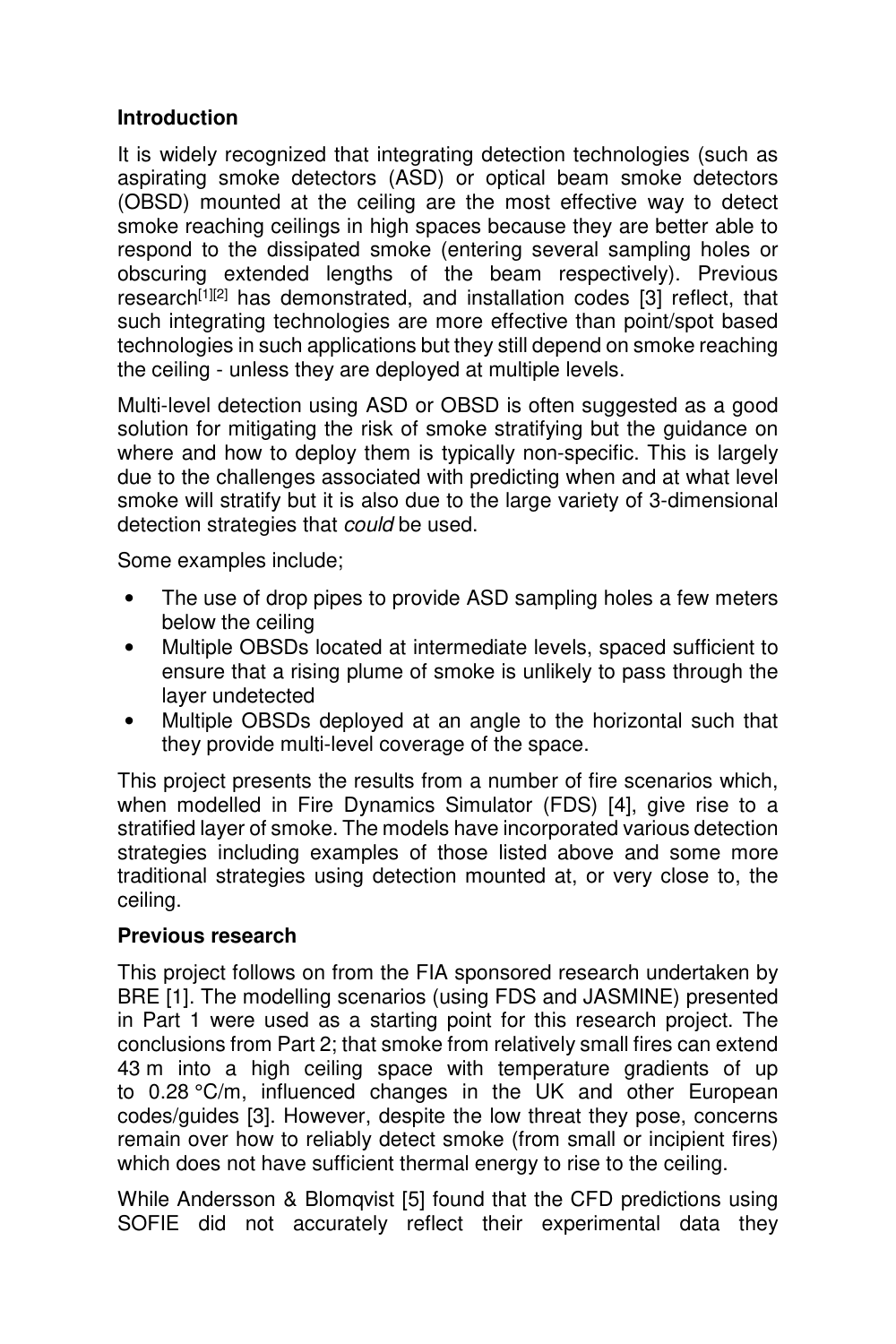acknowledged that CFD simulations are useful for "studying trends" and visualizing the problem and that the temperature gradient required to prevent smoke layer from a 300 W fire reaching 7 m ceiling is "substantial".

NFPA 92B [6] quotes an equation presented by Morgan et al [7] for calculating the stratification height based on the fire heat output and the prevailing temperature gradient.

Fang et al [8] and Nielsen et al [9] present improvements to this equation based on some empirical and parametric studies. However, even if the stratification height in a particular scenario could be accurately predicted, in practice it will vary vastly according to the conditions and fire size. Hence the focus of this paper is to consider how numerical modelling might help to compare practical strategies for providing sufficient detector coverage to detect stratified smoke regardless of the height of the layer.

#### **Initial challenge on beam detection modelling**

One of the first challenges for the project was to correct the behavior of FDS to accurately predict the obscuration measured by each beam – particularly when installed at an angle and passing through several different areas within the volume (a.k.a. meshes within the FDS model). This was particularly relevant for the multi-mesh models used within this project and necessitated correction of a bug in the interpretation of the XYZ co-ordinates of the beam ends. Therefore, FDS version 6.5.3 (or later) is recommended for any follow up work.

Moreover, the visualization element of FDS, Smokeview, was extended to enable the path of OBSD to be visualized. Previously a beam was identified by a dot at the centre-point of the beam only – giving no insight into the trajectory of the beam within the protected volume. Smokeview can now provide illustrations such as depicted in Figure 1 below.

#### **Fire Scenarios**

The fire scenarios used in this project were contrived to provide a stratified smoke layer. These were developed by careful selection and adjustment of the FDS parameters – principally the initial temperature gradient and the heat output of the fire – to orchestrate a layer occurring at different levels. Five cases were considered as identified in Table 1 below. The default values, as highlighted in Table 1 result in a stratification layer forming at about 16 m above the floor.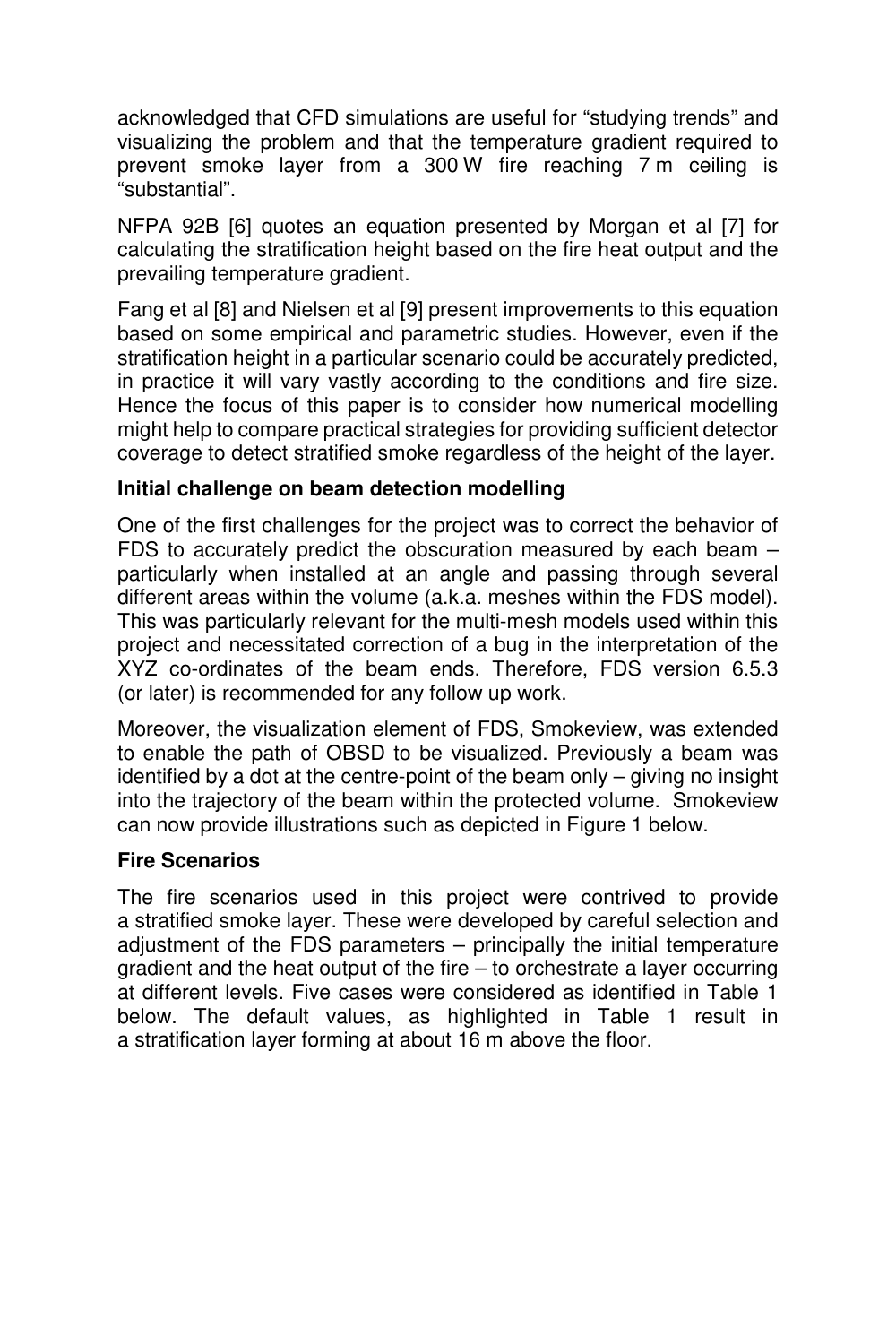Table 1. Fire scenarios.

| Case                             | Range modelled<br>(value in bold indicates the default) | <b>Units</b>    |
|----------------------------------|---------------------------------------------------------|-----------------|
| Fire Size<br>(Heat Release Rate) | 5, 10, 25, 50 (constant) and >1200<br>(sofa)            | (kW)            |
| <b>Temp Gradient</b>             | 0.0, 0.15, 0.3 and $0.5$                                | $(^{\circ}C/m)$ |
| Soot Yield                       | 0.01, $0.0185$ , 0.04 and 0.08                          | (Kg/Kg)         |
| Fire Location                    | LH wall, central and RH wall                            |                 |
| Cross-flow                       | <b>0.0.</b> 0.1 and 0.3                                 | (m/s)           |

# **Beam detection strategies**

Figure 1 illustrates the beams installed in the domain which measured 50 m by 50 m by 25 m high.



Fig. 1. General arrangement of beam detectors installed in the domain.

The three sets of 12 ceiling beams were included to investigate whether the current UK recommendations; that they should be within 600 mm of the ceiling with a maximum 15 m lateral spacing between beams, are reasonable. They may also provide an indicative measure of the anticipated reading response of the modelled beam to a fire which we would expect it to detect.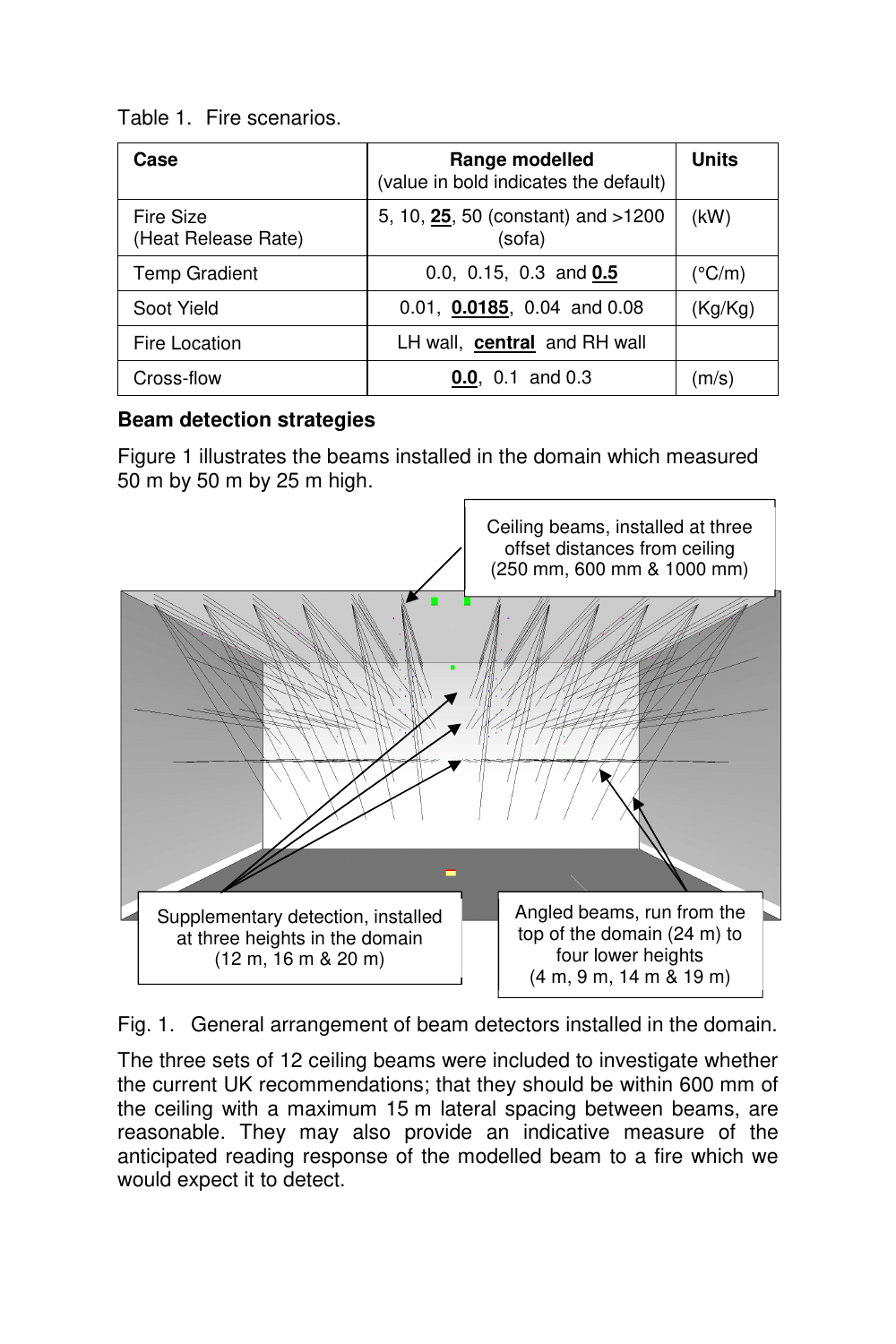Three sets of supplementary beams were included, spaced varyingly according to their height (being ¼H, ⅓H, ½H ⅔H). The first reflected current practice, as recommended in the UK (and other) codes, that interstitial horizontal beams, intended to detect a rising plume, should be spaced within 1/4H. It is worth noting that this recommendation means that there should be a good chance of detecting a rising plume widening at a constant half angle of more than 15 degrees. As with the ceiling beams, the intention was to see if the model confirms or challenges the value of this current, well-established practice. Similarly, it also may provide another indicative measure of the predicted response/obscuration that would be expected to provide an alarm condition.

Finally, a total of 40 angled beams were included in the model to investigate their effectiveness compared to the two "code compliant" strategies described above. The abundance of beams reflects the benefits of using CFD; to simultaneously consider and enable comparison of several detection strategies.

# **Other detection strategies**

In addition to the beam detectors, the FDS models also included a number of point type and ASD type detectors including:

- Point smoke detectors at the ceiling
- Various ASD systems with sampling holes positioned at the ceiling, down the walls and within the space (using drop pipes)

The results from these detection strategies are not considered in this paper which focuses on and compares the effectiveness of the beams.

## **Results, discussion and conclusions**

The 19 fire scenarios modelled successfully produced a variety of stratification situations as depicted in Figure 2.



Fig. 2. Optical density of the 19 scenarios modelled.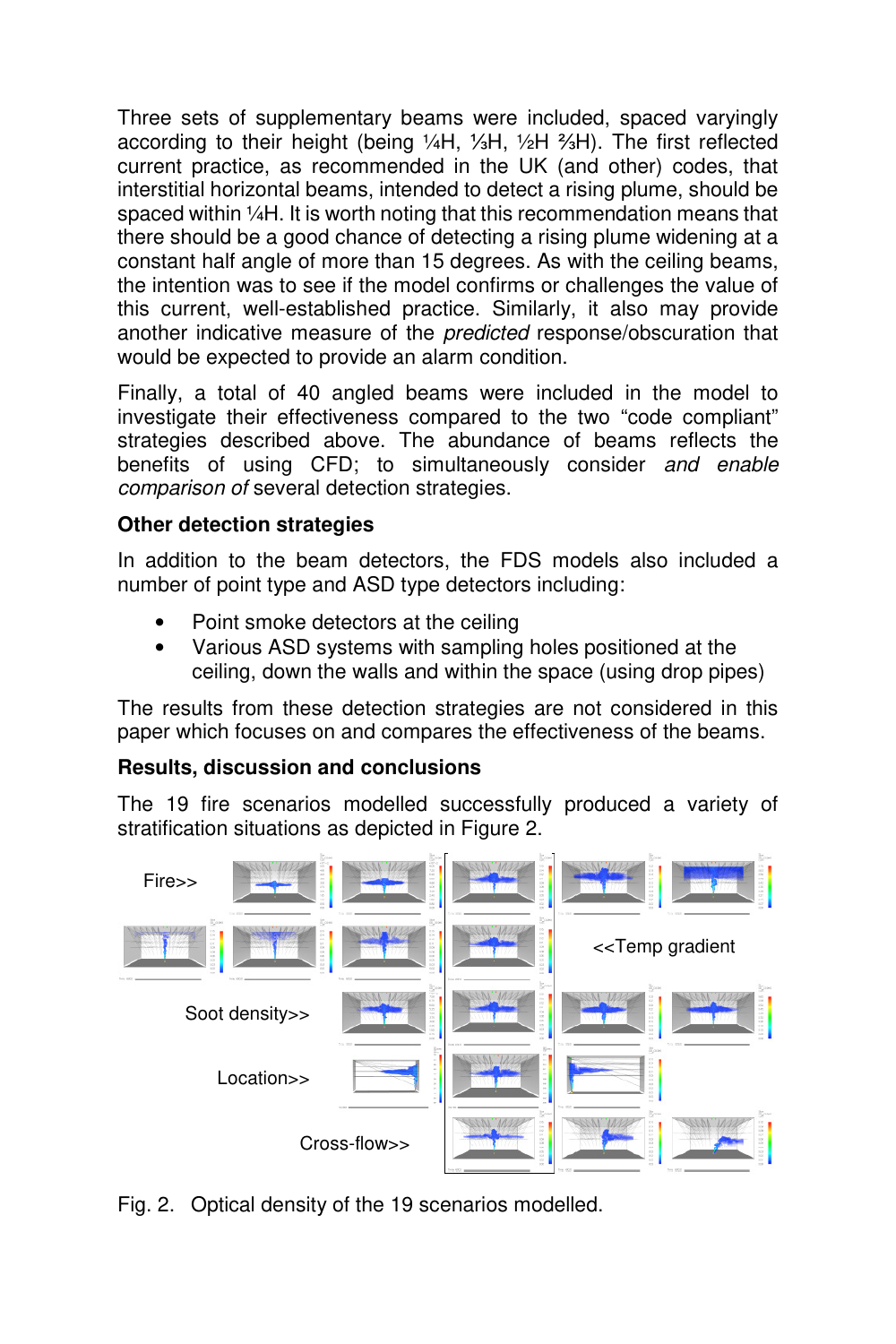The maximum height (overshoot) of the plume and the upper and lower boundaries of the stratified layer for 16 of the scenarios shown in figure 2 is represented by the grey bars in Figure 3.



Fig. 3. Maximum plume height and stratification boundaries overlaid (for illustration) with the supplementary and angled beam trajectories.

From these figures it can be observed that as the fire size increases; the plume height increases and the stratification layer deepens. Smoke only reaches and spreads across the ceiling in three scenarios; F\_05 (the only "real" fire HRR data),  $T$  01 and  $T$  02 (being 0 & 0.15°C/m).

The overlaid beam trajectories help to illustrate how the various beams responded to these plumes. For example; the supplementary beam at 16m (green dash) recorded high readings in all but 4 of the scenarios depicted, while the shallowest angled beam (purple dots+band) passed above most of the fires which was reflected in the low values recorded.



Fig. 4. Response of "code-compliant" beams to a 5 kW fire (with no  $\Delta T$ ) and to a sofa fire (with  $\Delta T$ =0.5 °C/m).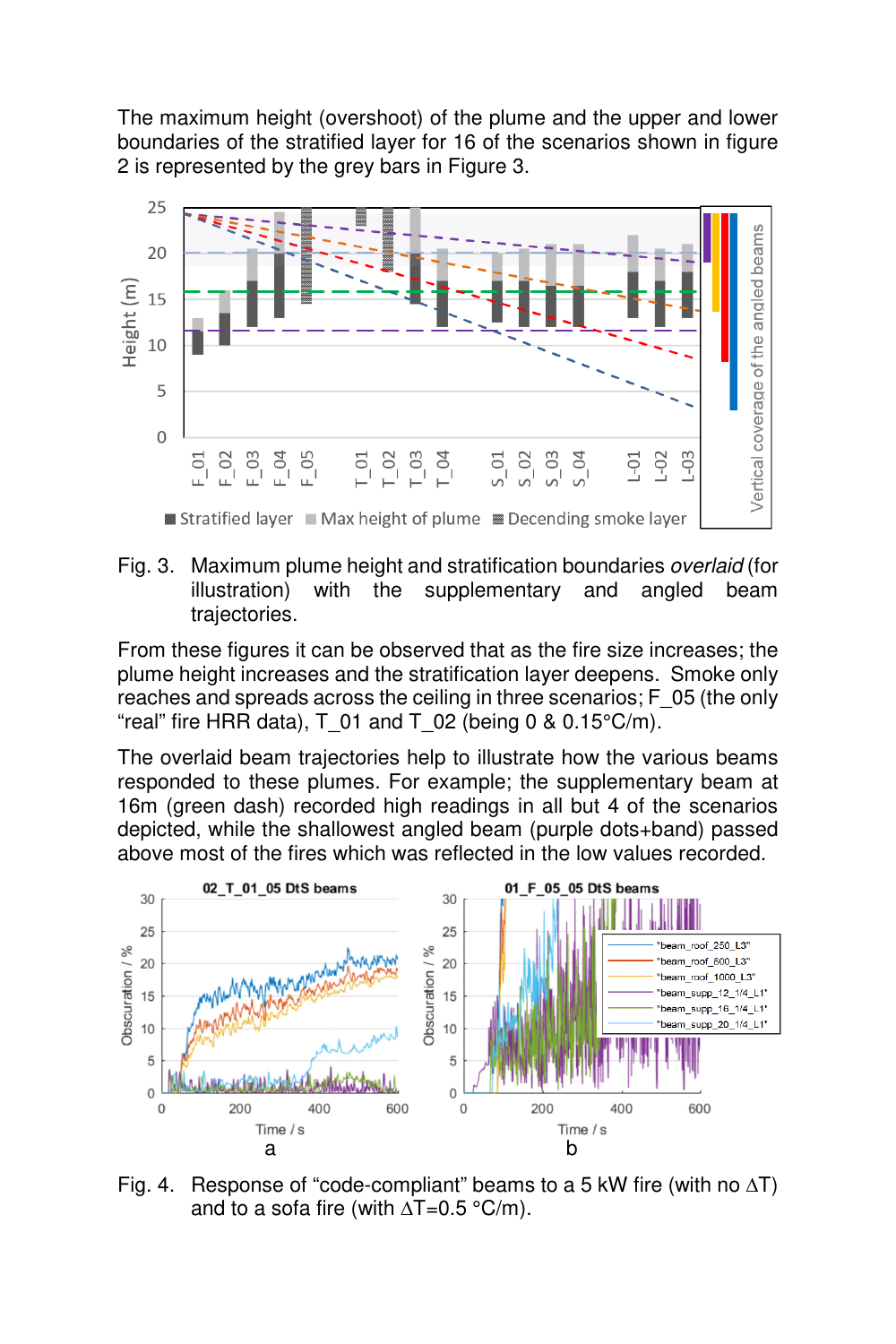Obscuration readings for the "code compliant" beams closest to the fire are depicted in Figure 4 for two fires. The three ceiling beams (blue, red & orange) are positioned 7.5m from the fire (a.k.a. 15 m spacing) while the three supplemental beams are in accordance with spacing of ¼H.

From Figure 4a it is clear that while the beam closest to the ceiling records the highest obscuration (blue), the two other ceiling beams show similar performance. The delay to the alarm as a result of having the beam further away from the ceiling depends on the alarm threshold. For example, at 10 %obsc the delay as a result of positioning the beam 1 m (as opposed to 250 mm) from the ceiling is about one order of magnitude (~150 s compared to 75 s) but at 15 %obsc the delay is more pronounced (~400 s compared to 100 s). With a small 5 kW fire such a 5 minute delay may be tolerable and it is worth noting that in the real "sofa" fire scenario (Figure 4b), the time difference to reach 15 %obsc is negligible for the three beams within 1m of the ceiling.

The results presented in Figure 4a also indicate that the rising plume from the small 5 kW fire is sufficiently narrow to pass between the supplementary beams – the top level of such detection (at 20 m) only registering as the smoke layer descends from the ceiling (at ~400 s). However, in the sofa fire scenario, the supplementary beams detect the rising plume and would signal an alarm with a threshold of 15 %obsc.

#### **Considering these observations (and those from other scenarios), it is recommended that the maximum spacing of supplementary detectors should not be reduced from ¼H.**

Figure 5 depicts the lateral spread of the stratified layer at 600 s,  $-$  which clearly increases with increased fire size. This spread (or extent) of the plume is an important factor when considering what the recommended maximum distance between angled beams might be. The spread is largely dependent on energy provided by the fire as this eventually determines the horizontal velocity of the smoke as it moves away from the centerline of the plume into the layer. This horizontal velocity eventually falls to zero – leaving additional smoke to deepen the plume as opposed to extending its reach.

#### **This limitation on the lateral extent of the stratified layer must be considered when formulating a recommendation for the spacing of angled detectors.**

## **Closing remarks**

There is insufficient space to present all the results from the project in this short paper. Further analysis and verification of the data generated is anticipated but initial indications are that strategically deployed angled beams can provide more effective (and cost efficient) detection of stratified smoke than current recommendations to deploy a matrix of supplementary detectors spaced at 1/4H to detect the rising plume.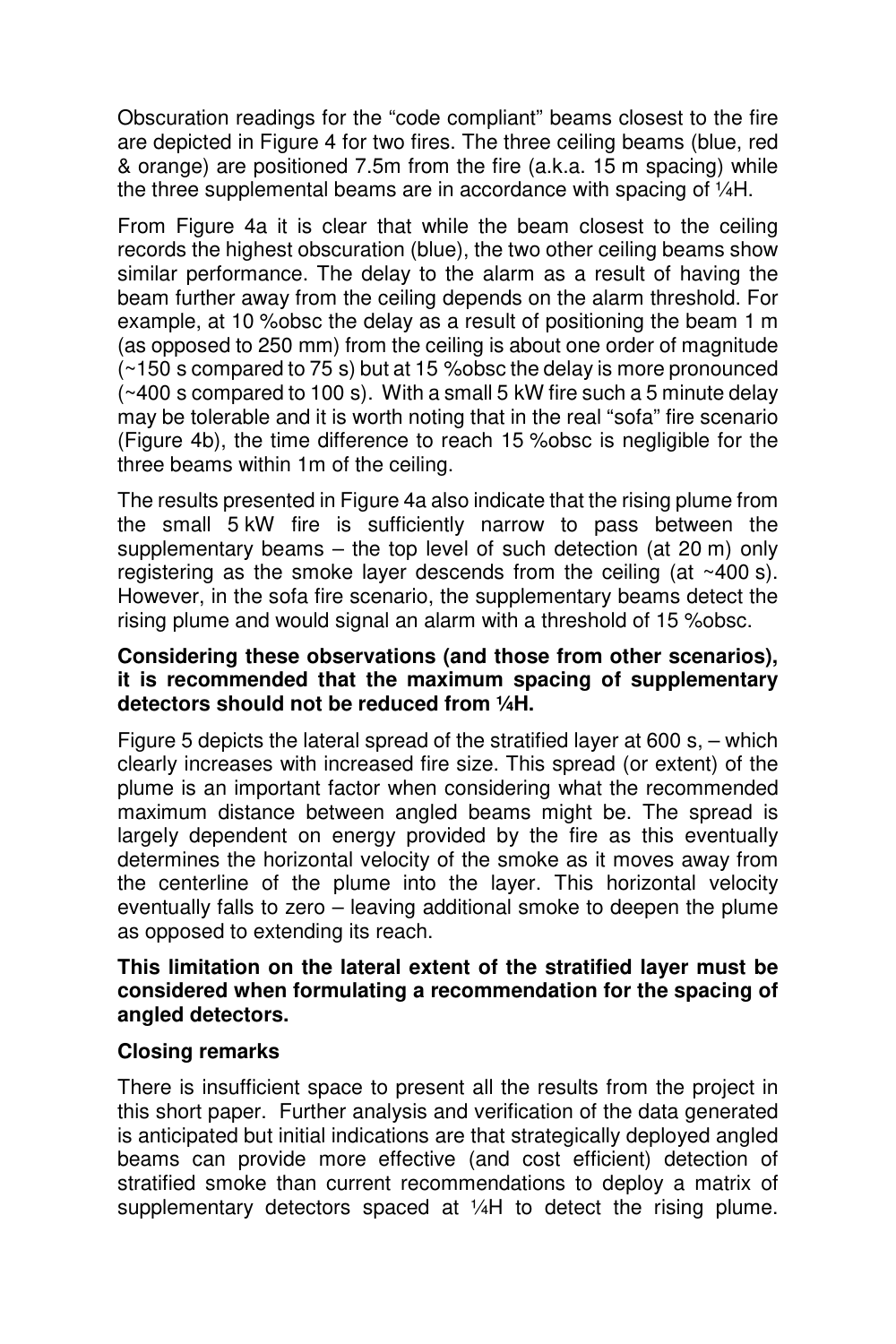Moreover, the results indicate that there is value in criss-crossing the beams though the space (see Figure 6) to avoid excessive horizontal distances between any point in the space and its closest beam.



Fig. 5. Horizontal spread/extent of the smoke layer at 600 s.



Fig 6. Criss-crossed angled beams.